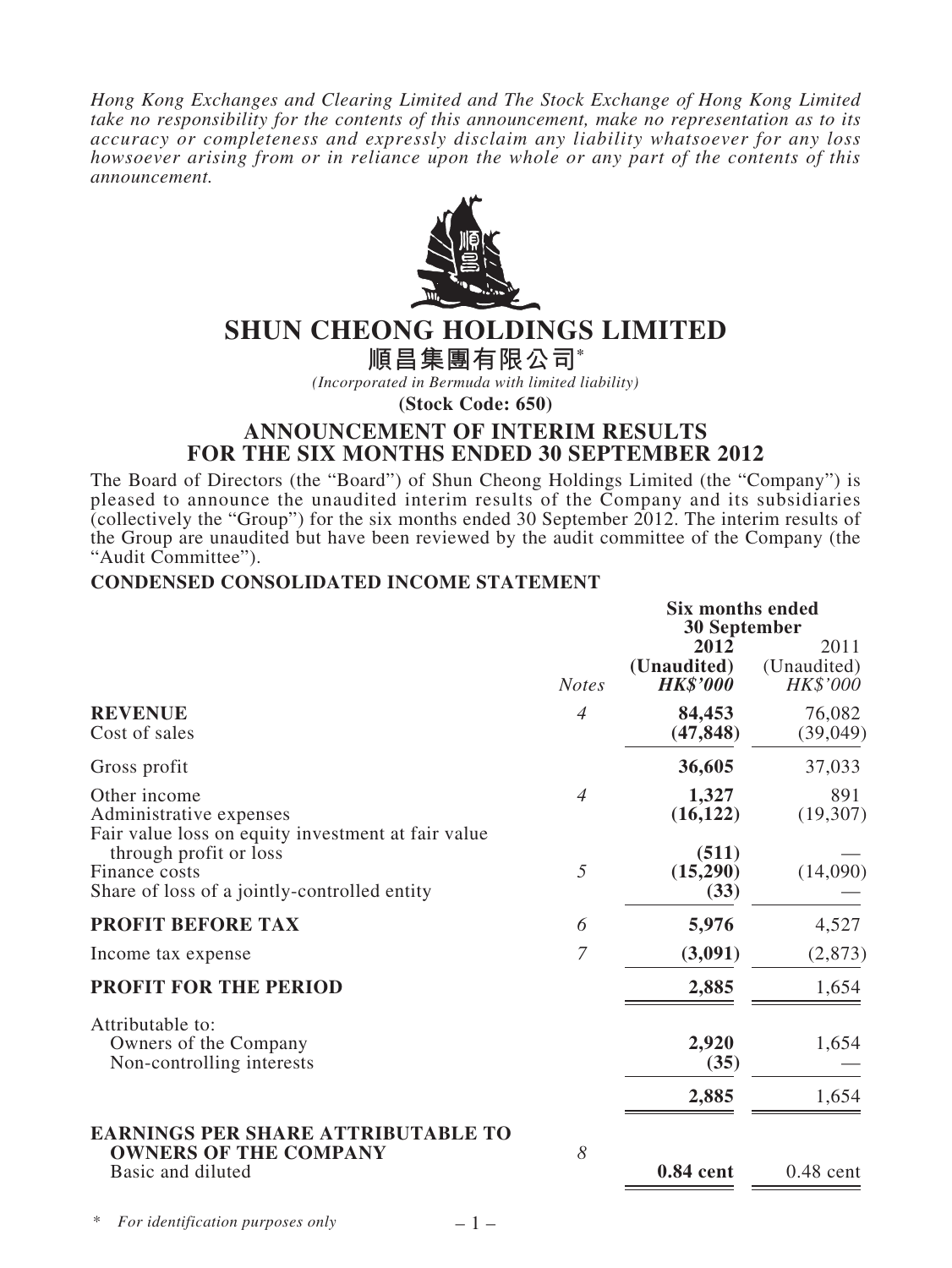## **CONDENSED CONSOLIDATED STATEMENT OF COMPREHENSIVE INCOME**

|                                                           | <b>Six months ended</b> |             |  |
|-----------------------------------------------------------|-------------------------|-------------|--|
|                                                           | 30 September            |             |  |
|                                                           | 2012<br>2011            |             |  |
|                                                           | (Unaudited)             | (Unaudited) |  |
|                                                           | <b>HK\$'000</b>         | HK\$'000    |  |
| <b>PROFIT FOR THE PERIOD</b>                              | 2,885                   | 1,654       |  |
| <b>OTHER COMPREHENSIVE INCOME</b>                         |                         |             |  |
| Exchange differences on translation of foreign operations | 54                      | 7,879       |  |
| <b>TOTAL COMPREHENSIVE INCOME FOR THE</b>                 |                         |             |  |
| <b>PERIOD</b>                                             | 2,939                   | 9,533       |  |
| Attributable to:                                          |                         |             |  |
| Owners of the Company                                     | 2,974                   | 9,533       |  |
| Non-controlling interests                                 | (35)                    |             |  |
|                                                           | 2,939                   | 9,533       |  |
|                                                           |                         |             |  |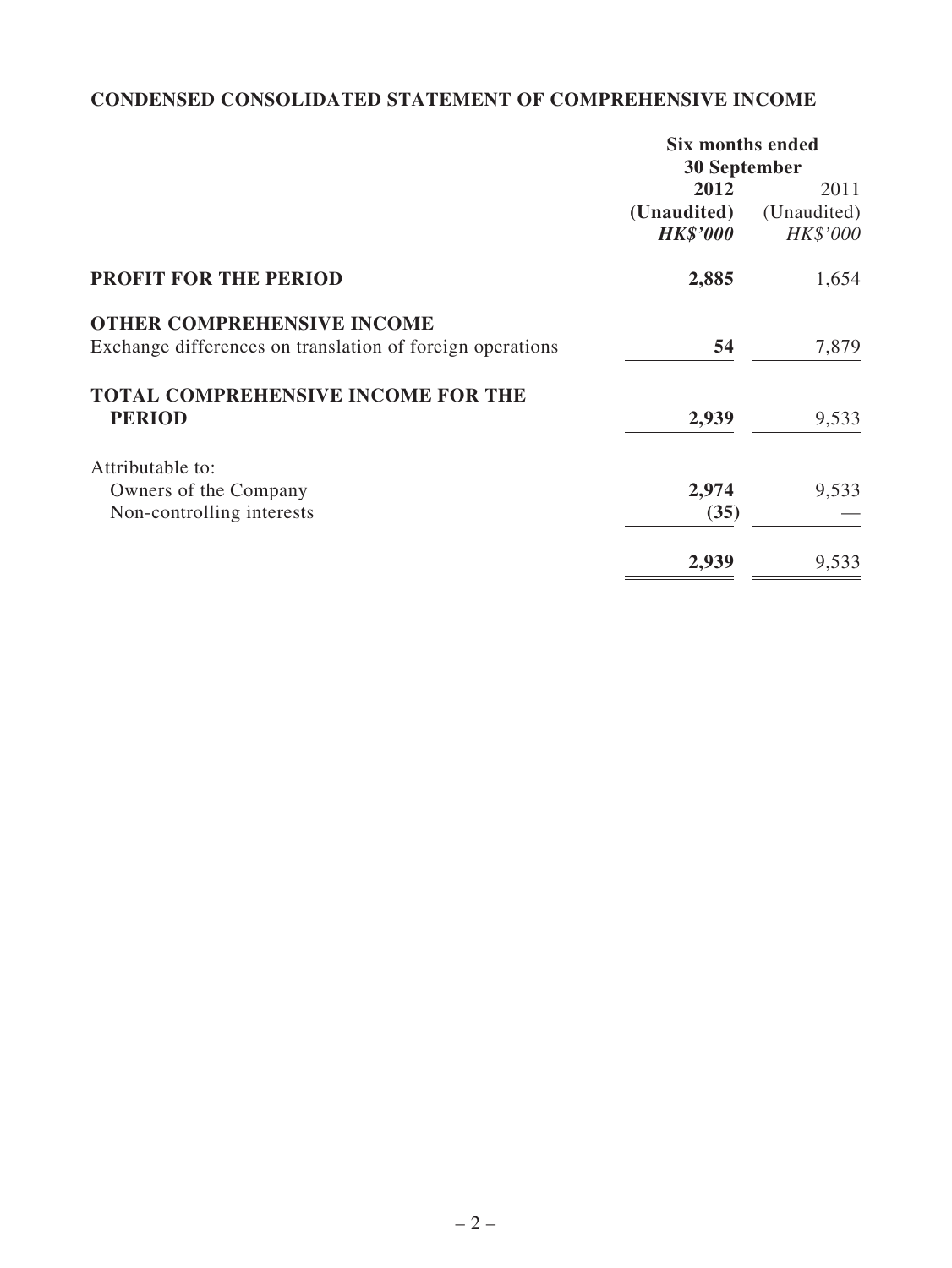## **CONDENSED CONSOLIDATED STATEMENT OF FINANCIAL POSITION**

|                                                        |              | As at               | As at      |
|--------------------------------------------------------|--------------|---------------------|------------|
|                                                        |              | <b>30 September</b> | 31 March   |
|                                                        |              | 2012                | 2012       |
|                                                        |              | (Unaudited)         | (Audited)  |
|                                                        | <b>Notes</b> | <b>HK\$'000</b>     | HK\$'000   |
|                                                        |              |                     |            |
| <b>NON-CURRENT ASSETS</b>                              |              |                     |            |
| Property, plant and equipment                          |              | 482,088             | 494,772    |
| Investment in a jointly-controlled entity              |              | 98,367              | 98,400     |
|                                                        |              |                     |            |
| Total non-current assets                               |              | 580,455             | 593,172    |
| <b>CURRENT ASSETS</b>                                  |              |                     |            |
| Inventories                                            |              | 4,280               | 4,551      |
| Trade receivables                                      | 9            | 25,437              | 22,526     |
|                                                        |              |                     | 10,700     |
| Prepayments, deposits and other receivables            |              | 14,855              |            |
| Equity investment at fair value through profit or loss |              | 3,013               | 3,524      |
| Cash and cash equivalents                              |              | 57,579              | 63,972     |
| Total current assets                                   |              | 105,164             | 105,273    |
| <b>CURRENT LIABILITIES</b>                             |              |                     |            |
| Trade payables                                         | 10           | 10,675              | 11,903     |
| Other payables, accruals and deposits                  |              | 47,416              | 50,358     |
| Due to related companies                               |              | 795                 | 20,812     |
| Tax payable                                            |              | 8,345               | 5,254      |
| Convertible bonds                                      | 11           | 114,482             | 109,316    |
|                                                        |              |                     |            |
| Interest-bearing bank borrowing — current portion      |              | 38,745              | 38,745     |
| Total current liabilities                              |              | 220,458             | 236,388    |
| <b>NET CURRENT LIABILITIES</b>                         |              |                     |            |
|                                                        |              | (115, 294)          | (131, 115) |
| <b>TOTAL ASSETS LESS CURRENT LIABILITIES</b>           |              | 465,161             | 462,057    |
| <b>NON-CURRENT LIABILITIES</b>                         |              |                     |            |
| Due to related companies                               |              | 10,400              | 10,235     |
| Interest-bearing bank borrowing                        |              | 233,085             | 233,085    |
|                                                        |              |                     |            |
| Total non-current liabilities                          |              | 243,485             | 243,320    |
| Net assets                                             |              | 221,676             | 218,737    |
|                                                        |              |                     |            |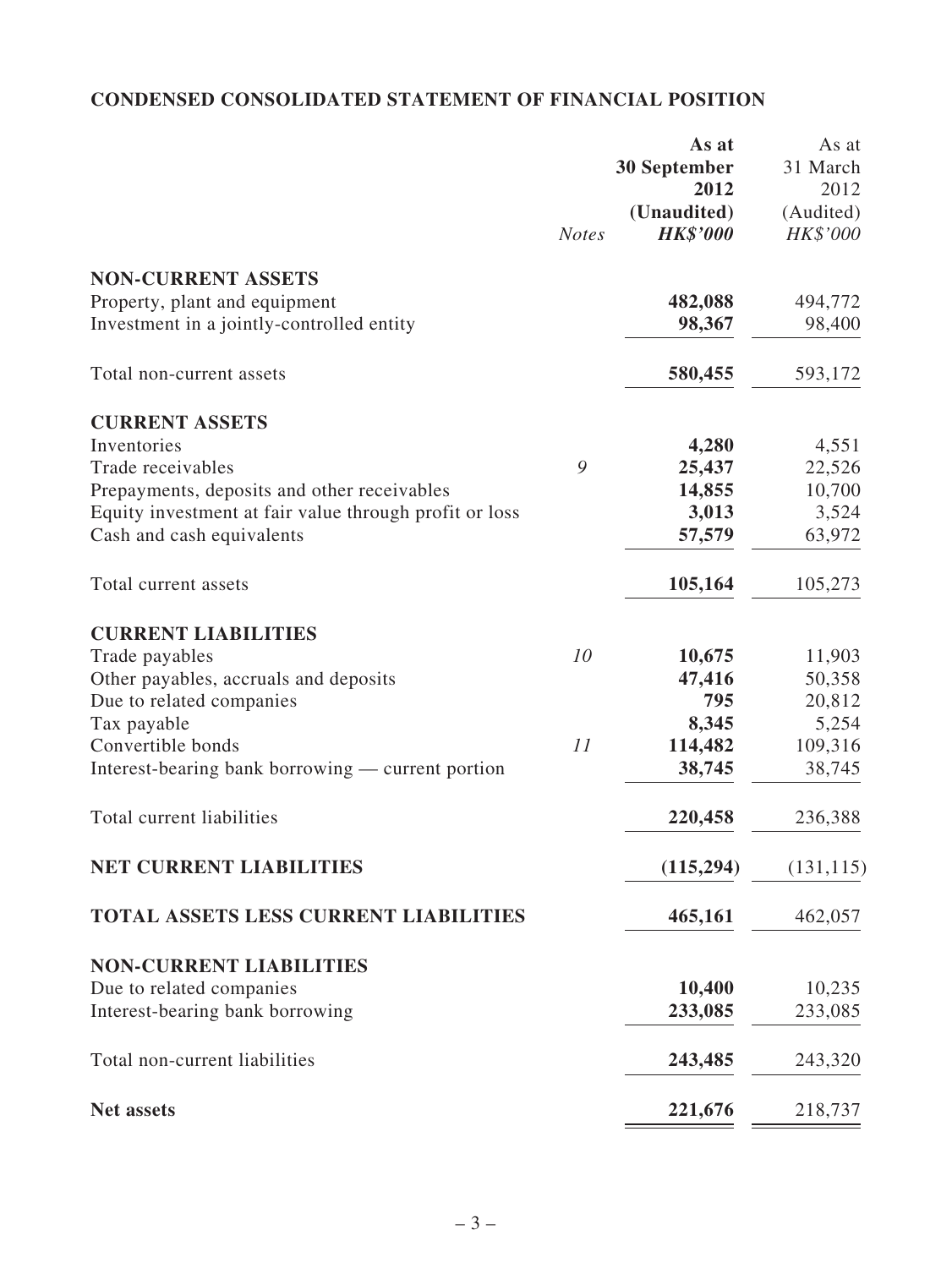|                                                     | As at               | As at     |
|-----------------------------------------------------|---------------------|-----------|
|                                                     | <b>30 September</b> | 31 March  |
|                                                     | 2012                | 2012      |
|                                                     | (Unaudited)         | (Audited) |
|                                                     | <b>HK\$'000</b>     | HK\$'000  |
| <b>EQUITY</b>                                       |                     |           |
| <b>Equity attributable to owners of the Company</b> |                     |           |
| Issued capital                                      | 3,473               | 3,473     |
| Equity component of convertible bonds               | 43,272              | 43,272    |
| Reserves                                            | 165,857             | 162,883   |
|                                                     | 212,602             | 209,628   |
| <b>Non-controlling interests</b>                    | 9,074               | 9,109     |
| <b>Total equity</b>                                 | 221,676             | 218,737   |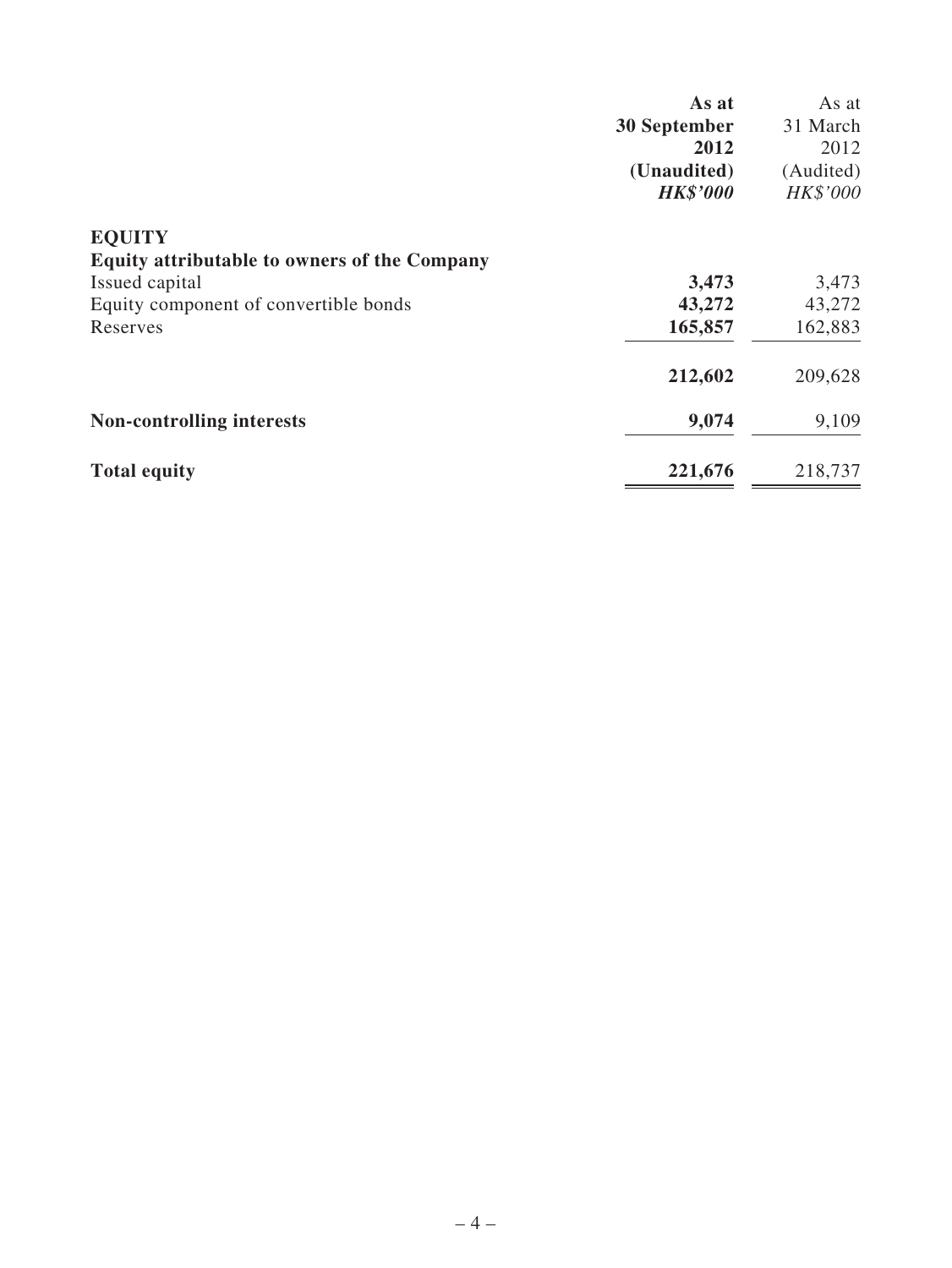#### *Notes:*

#### **1.1 BASIS OF PRESENTATION**

As at 30 September 2012, the Group recorded net current liabilities of HK\$115,294,000, which included convertible bonds (the "Bonds") of HK\$114,482,000 and current portion of interest-bearing bank borrowing of HK\$38,745,000. In view of such circumstance, the directors of the Company have given consideration to the future liquidity and performance of the Group and its available sources of finance in assessing whether the Group will have sufficient financial resources to continue as a going concern.

The unaudited condensed consolidated interim financial information has been prepared on a going concern basis. In the opinion of the directors of the Company, the Group should be able to continue as a going concern in the coming year taking into consideration of the following:

- (1) Pursuant to the terms of the Bonds, the holder of the Bonds, Tanisca Investments Limited ("Tanisca"), which is a company wholly owned by Mr. Mo Tianquan ("Mr. Mo"), a substantial shareholder holding 60.39% issued shares of the Company at 30 September 2012, may redeem the Bonds prior to maturity under certain circumstances. Upon maturity of the Bonds on 28 March 2013, the Bonds are mandatorily convertible into ordinary shares of the Company. Further details on the terms of the Bonds are set out in note 11 to this interim results announcement. The Company received written confirmation from Tanisca that it will not redeem any portion of the Bonds during the remainder of the Bond term in any circumstance.
- (2) Management has formulated and implemented cost saving measures to improve the performance and the cash flows of the Group's operations.

Based on the aforesaid factors, the directors of the Company are satisfied that the Group will have sufficient financial resources to meet its financial liabilities as they fall due for the foreseeable future. Accordingly, the unaudited condensed consolidated interim financial information has been prepared on a going concern basis.

Should the Group be unable to operate as a going concern, adjustments would have to be made to write down the value of assets to their recoverable amounts and to provide for any further liabilities which might arise. The effect of these adjustments has not been reflected in the unaudited condensed consolidated interim financial information.

#### **1.2 BASIS OF PREPARATION**

The unaudited condensed consolidated interim financial information for the six months ended 30 September 2012 have been prepared in accordance with the disclosure requirements set out in Appendix 16 of the Rules Governing the Listing of Securities on The Stock Exchange of Hong Kong Limited (the "Listing Rules") and the Hong Kong Accounting Standard ("HKAS") 34 "Interim Financial Reporting" issued by the Hong Kong Institute of Certified Public Accountants ("HKICPA").

The unaudited condensed consolidated interim financial information does not include all the information and disclosures required in the annual financial statements, and should be read in conjunction with the Group's annual financial statements for the year ended 31 March 2012.

#### **2. ACCOUNTING POLICIES**

The accounting policies and basis of preparation adopted in the preparation of the unaudited condensed consolidated interim financial information are consistent with those followed in the preparation of the Group's financial statements for the year ended 31 March 2012, except for the adoption of the new and revised Hong Kong Financial Reporting Standards ("HKFRSs") (which include all Hong Kong Financial Reporting Standards, HKASs and Interpretations) issued by the HKICPA, accounting principles generally accepted in Hong Kong, that affect the Group and are adopted for the first time for the current period's financial information.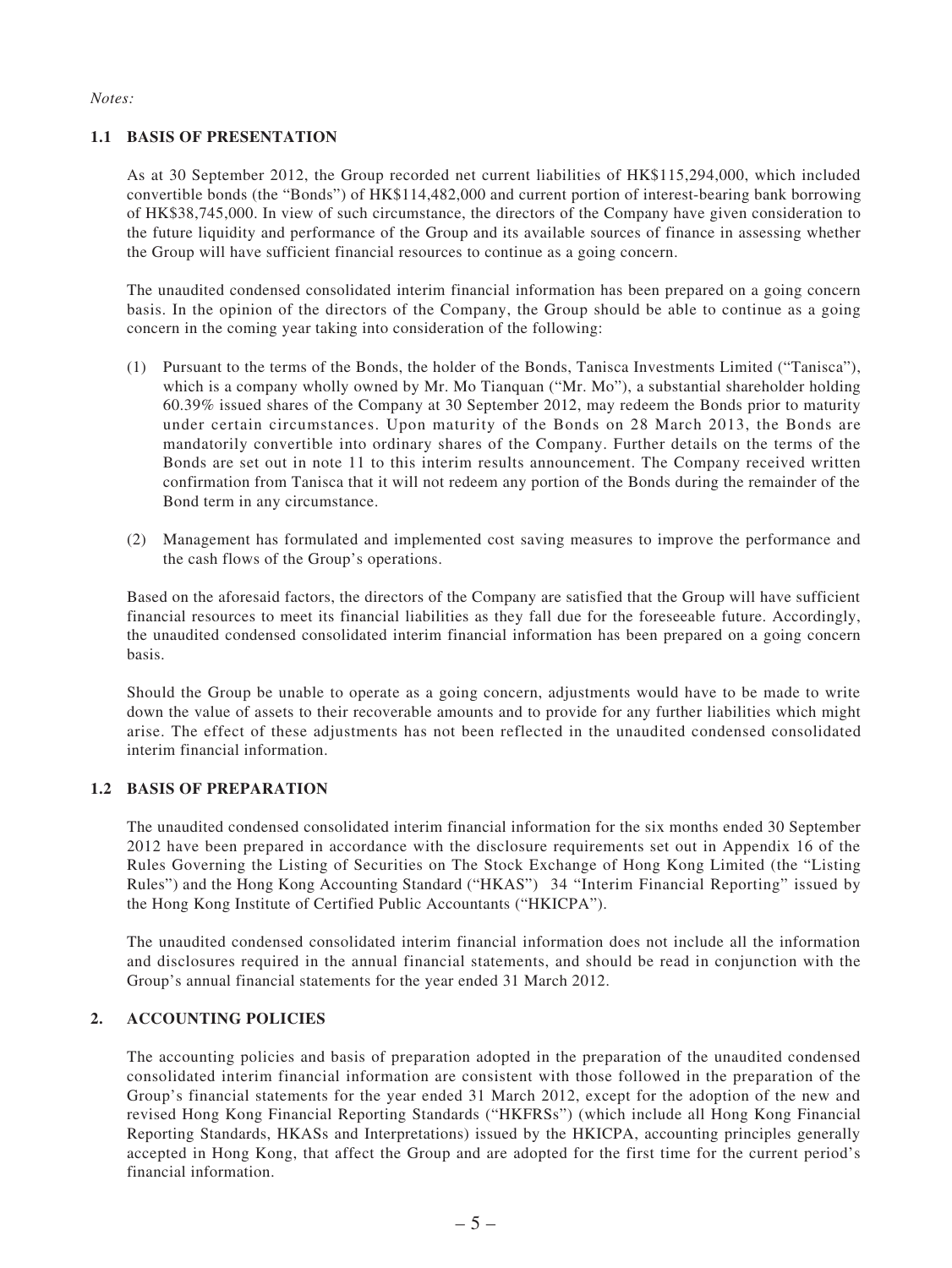| <b>HKFRS</b> 1 Amendments | Amendments to HKFRS 1 First-time Adoption of Hong Kong            |
|---------------------------|-------------------------------------------------------------------|
|                           | Financial Reporting Standards — Severe Hyperinflation and         |
|                           | Removal of Fixed Dates for First-time Adopters                    |
| <b>HKFRS</b> 7 Amendments | Amendments to HKFRS 7 Financial Instruments: Disclosures —        |
|                           | <i>Transfers of Financial Assets</i>                              |
| <b>HKAS</b> 12 Amendments | Amendments to HKAS 12 <i>Income Taxes</i> — <i>Deferred Tax</i> : |
|                           | Recovery of Underlying Assets                                     |

The adoption of the new and revised HKFRSs has had no significant financial effect on the unaudited condensed consolidated interim financial information.

#### **3. OPERATING SEGMENT INFORMATION**

For management purposes, the Group is organised into business units based on their products and services and has two reportable operating segments as follows:

- (a) the hotel business consists of the hotel and restaurant operations in the People's Republic of China (the "PRC"); and
- (b) the corporate and others segment consists of corporate income and expense items.

Management monitors the results of the Group's operating segments separately for the purpose of making decisions about resources allocation and performance assessment. Segment performance is evaluated based on reportable segment results, which is a measure of adjusted profit before tax. The adjusted profit before tax is measured consistently with the Group's profit before tax except that finance costs are excluded from such measurement.

Intersegment sales and transfers, if any, are transacted with reference to the selling prices used for sales made to third parties at the then prevailing market prices.

Segment results:

|                             | For the six months ended 30 September |          |                      |          |                 |          |
|-----------------------------|---------------------------------------|----------|----------------------|----------|-----------------|----------|
|                             | <b>Hotel business</b>                 |          | Corporate and others |          | <b>Total</b>    |          |
|                             | 2012                                  | 2011     | 2012                 | 2011     | 2012            | 2011     |
|                             | (Unaudited)                           |          | (Unaudited)          |          | (Unaudited)     |          |
|                             | <b>HK\$'000</b>                       | HK\$'000 | <b>HK\$'000</b>      | HK\$'000 | <b>HK\$'000</b> | HK\$'000 |
| Segment revenue:            |                                       |          |                      |          |                 |          |
| Sales to external customers | 84,453                                | 76,082   |                      |          | 84,453          | 76,082   |
| Other revenue               | 1,326                                 | 890      | 1                    |          | 1,327           | 891      |
| Revenue                     | 85,779                                | 76,972   | $\mathbf{1}$         |          | 85,780          | 76,973   |
| <b>Segment results</b>      | 23,860                                | 20,622   | (2,594)              | (2,005)  | 21,266          | 18,617   |
| Reconciliation              |                                       |          |                      |          |                 |          |
| Finance costs               |                                       |          |                      |          | (15,290)        | (14,090) |
| Profit before tax           |                                       |          |                      |          | 5,976           | 4,527    |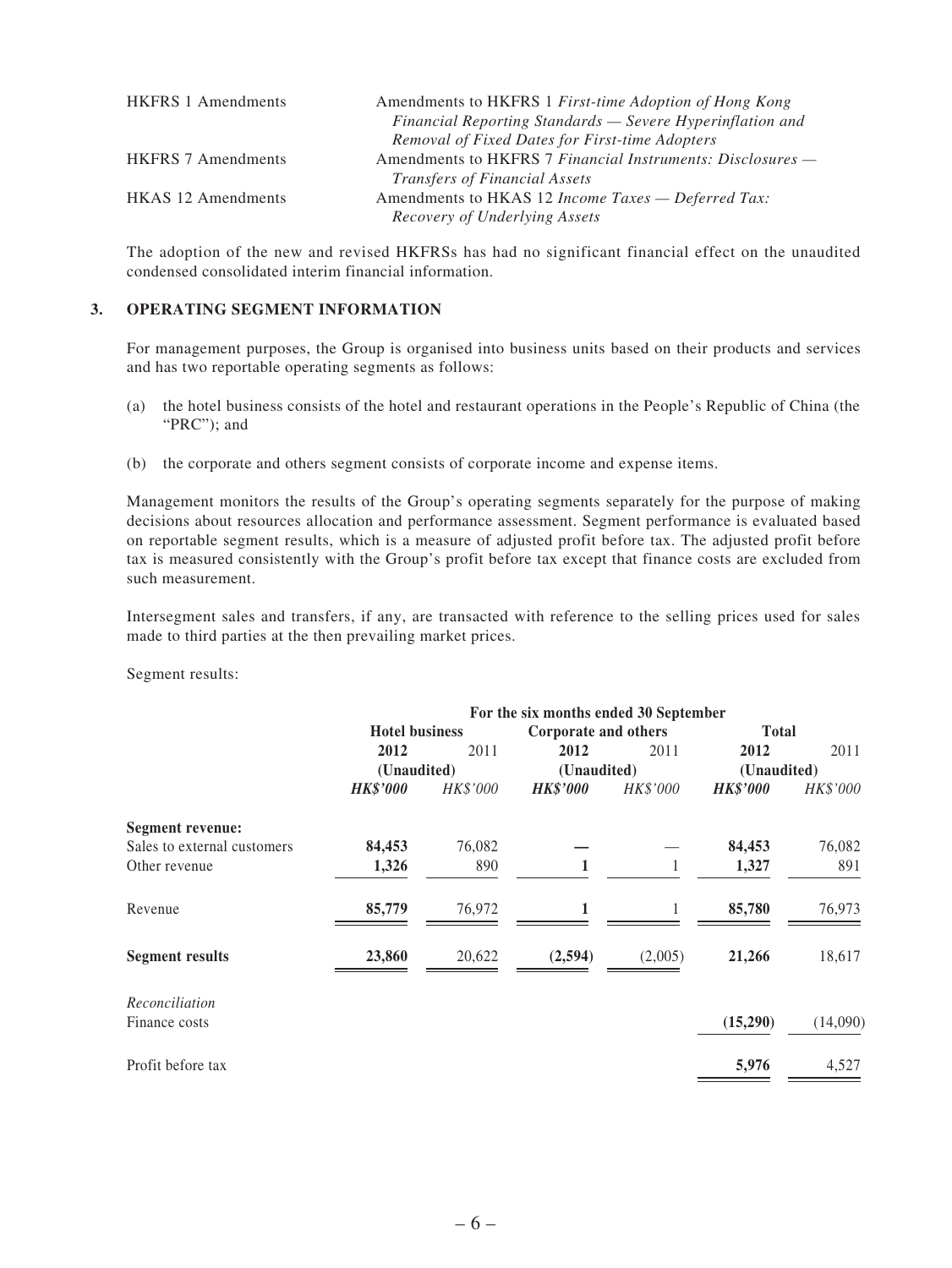#### **4. REVENUE AND OTHER INCOME**

Revenue, which is also the Group's turnover, represents the income from hotel and restaurant operations during the reporting period.

An analysis of the Group's other income is as follows:

| Six months ended |             |
|------------------|-------------|
| 30 September     |             |
| 2012             | 2011        |
| (Unaudited)      | (Unaudited) |
| <b>HK\$'000</b>  | HK\$'000    |
| 142              | 275         |
| 1,185            | 616         |
| 1,327            | 891         |
|                  |             |

#### **5. FINANCE COSTS**

An analysis of finance costs is as follows:

|                                                                  | Six months ended<br>30 September |             |
|------------------------------------------------------------------|----------------------------------|-------------|
|                                                                  |                                  |             |
|                                                                  | 2012                             | 2011        |
|                                                                  | (Unaudited)                      | (Unaudited) |
|                                                                  | <b>HK\$'000</b>                  | HK\$'000    |
| Interest on bank loans wholly repayable within five years        | 9,359                            | 8,827       |
| Interest on convertible bonds                                    | 5,766                            | 5,263       |
| Imputed interest expense on non-current interest-free loans from |                                  |             |
| related companies                                                | 165                              |             |
|                                                                  | 15,290                           | 14,090      |

#### **6. PROFIT BEFORE TAX**

The Group's profit before tax is arrived at after charging:

|                                                               | Six months ended    |                     |
|---------------------------------------------------------------|---------------------|---------------------|
|                                                               | 30 September        |                     |
|                                                               | 2012<br>(Unaudited) | 2011<br>(Unaudited) |
|                                                               |                     |                     |
|                                                               | <b>HK\$'000</b>     | <i>HK\$'000</i>     |
| Cost of services provided                                     | 47,848              | 39,049              |
| Depreciation*                                                 | 14,285              | 15,341              |
| Minimum lease payments under operating leases                 |                     |                     |
| in respect of land and buildings                              | 183                 | 165                 |
| Employee benefit expense (including directors' remuneration)# | 10,625              | 8,660               |

*\* This item is included in "cost of sales" in the condensed consolidated income statement.*

*# Amount of HK\$7,371,000 (2011: HK\$5,252,000) is included in "cost of sales" in the condensed consolidated income statement.*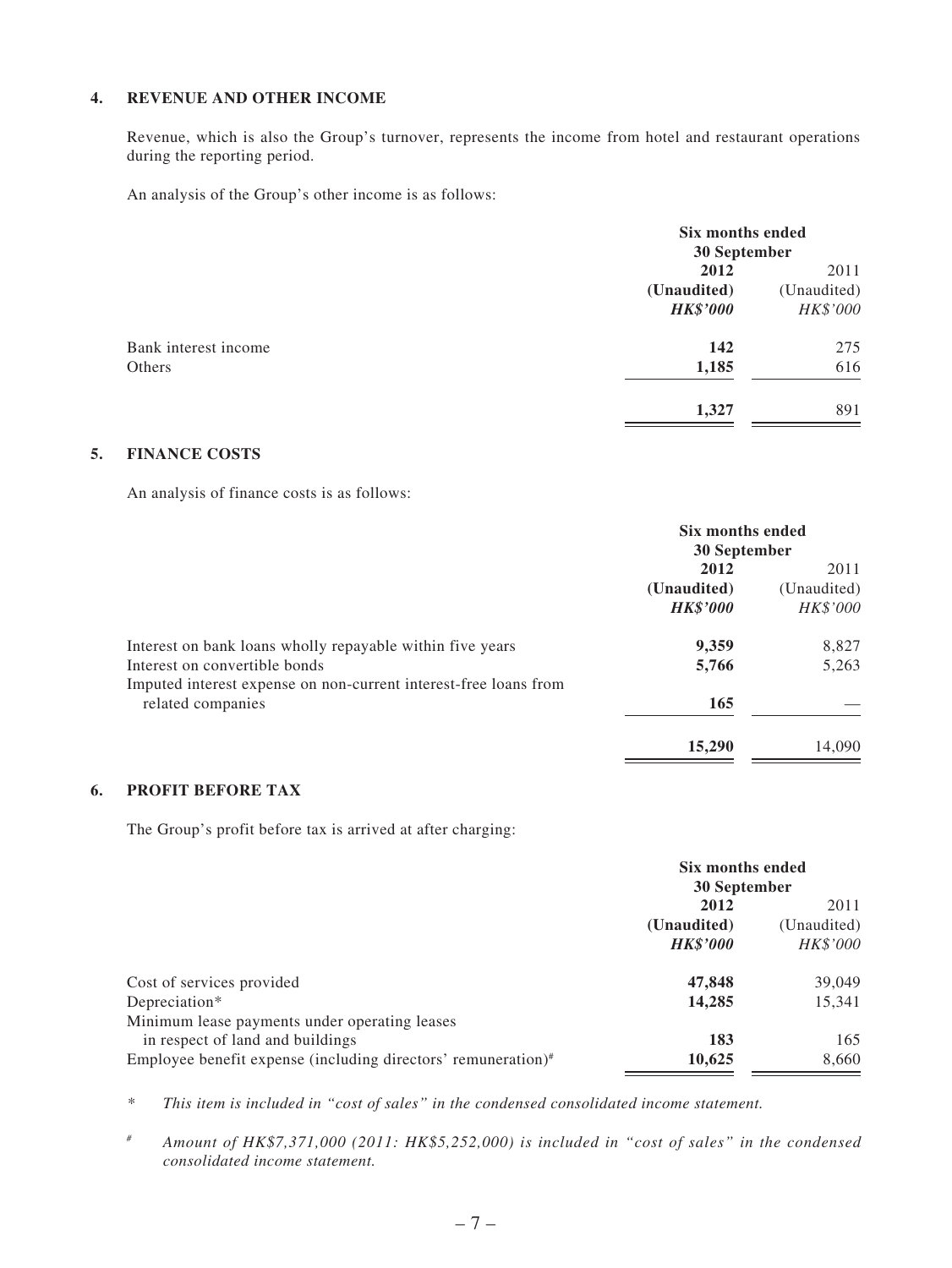#### **7. INCOME TAX**

The Company is exempt from tax in Bermuda until 2016. No provision for Hong Kong profits tax has been made as the Group did not generate any assessable profits arising in Hong Kong during the period (2011: Nil). The tax charge on profits assessable elsewhere was HK\$3,091,000 for the period (2011: HK\$2,873,000), which has been calculated at the rates of tax prevailing in the jurisdictions in which the Group operates.

#### **8. EARNINGS PER SHARE ATTRIBUTABLE TO OWNERS OF THE COMPANY**

The calculation of basic earnings per share amount is based on the profit for the period attributable to owners of the Company, and the weighted average number of ordinary shares of 347,326,000 (2011: 347,326,000) in issue during the period.

The calculation of diluted earnings per share amount is based on the profit for the period attributable to owners of the Company, adjusted to reflect the interest on the convertible bonds, where applicable (see below). The weighted average number of ordinary shares used in the calculation is the number of ordinary shares in issue during the period, as used in the basic earnings per share calculation, and the weighted average number of ordinary shares assumed to have been issued at no consideration on the deemed exercise or conversion of all dilutive potential ordinary shares into ordinary shares.

No adjustment has been made to the basic earnings per share amount presented for the periods ended 30 September 2012 and 2011 in respect of a dilution as the impact of the convertible bonds outstanding had an anti-dilutive effect on the basic earnings per share amount presented.

The calculations of basic and diluted earnings per share are based on:

|                                                                                                                                                                                          | Six months ended<br>30 September       |                                 |
|------------------------------------------------------------------------------------------------------------------------------------------------------------------------------------------|----------------------------------------|---------------------------------|
|                                                                                                                                                                                          | 2012<br>(Unaudited)<br><b>HK\$'000</b> | 2011<br>(Unaudited)<br>HK\$'000 |
| <b>Earnings</b>                                                                                                                                                                          |                                        |                                 |
| Profit attributable to owners of the Company,<br>used in the basic earnings per share calculation<br>Interest on convertible bonds                                                       | 2,920<br>5,766                         | 1,654<br>5,263                  |
| Profit attributable to owners of the Company<br>before interest on convertible bonds                                                                                                     | 8,686*                                 | 6,917*                          |
|                                                                                                                                                                                          | <b>Number of shares</b><br>2012        | 2011                            |
| <b>Shares</b>                                                                                                                                                                            |                                        |                                 |
| Weighted average number of ordinary shares in issue during the<br>period used in the basic earnings per share calculation<br>Effect of dilution of the convertible bonds on the weighted | 347,326,000                            | 347,326,000                     |
| average number of ordinary shares                                                                                                                                                        | 324,763,193                            | 324,763,193                     |
|                                                                                                                                                                                          | 672,089,193*                           | 672,089,193*                    |

*\* Because the diluted earnings per share amount increases when taking the convertible bonds into account, the convertible bonds had an anti-dilutive effect on the basic earnings per share for the periods and were ignored in the calculation of diluted earnings per share. Therefore, diluted earnings per share amount is based on the profit for the period attributable to owners of the Company of HK\$2,920,000 (2011: HK\$1,654,000) and the weighted average number of ordinary shares of 347,326,000 (2011: 347,326,000) in issue during the period.*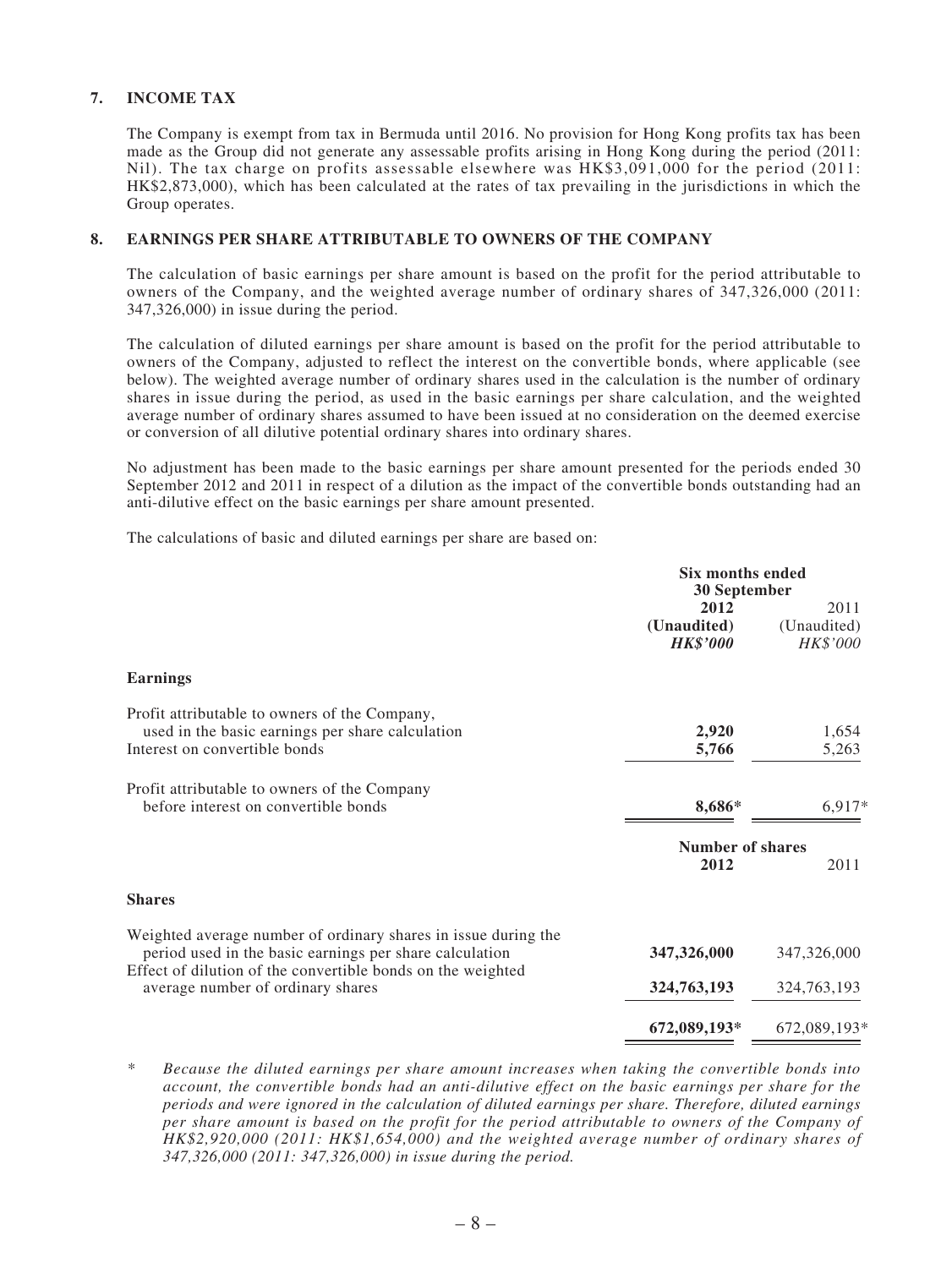#### **9. TRADE RECEIVABLES**

|                   | As at           | As at     |
|-------------------|-----------------|-----------|
|                   | 30 September    | 31 March  |
|                   | 2012            | 2012      |
|                   | (Unaudited)     | (Audited) |
|                   | <b>HK\$'000</b> | HK\$'000  |
| Trade receivables | 26,245          | 23,334    |
| Impairment        | (808)           | (808)     |
|                   | 25,437          | 22,526    |

The Group grants to its trade customers credit periods which normally range from cash on delivery of services to 60 days. A longer credit period is granted to a few customers with long business relationship with the Group and with strong financial positions. The Group seeks to maintain strict control over its outstanding receivables to minimise credit risk. Overdue balances are reviewed regularly by senior management. In view of the aforementioned and the fact that the Group's trade receivables relate to a large number of diversified customers, there is no significant concentration of credit risk. Trade receivables are non-interest-bearing.

An aged analysis of the trade receivables as at 30 September 2012, based on the invoice date and net of impairment of trade receivables, is as follows:

|               | As at           | As at     |
|---------------|-----------------|-----------|
|               | 30 September    | 31 March  |
|               | 2012            | 2012      |
|               | (Unaudited)     | (Audited) |
|               | <b>HK\$'000</b> | HK\$'000  |
| 0 to 30 days  | 8,936           | 6,350     |
| 31 to 60 days | 1,586           | 1,625     |
| 61 to 90 days | 723             | 1,408     |
| Over 90 days  | 14,192          | 13,143    |
|               | 25,437          | 22,526    |

#### **10. TRADE PAYABLES**

An aged analysis of trade payables as at 30 September 2012, based on the invoice date, is as follows:

|                    | As at           | As at     |
|--------------------|-----------------|-----------|
|                    | 30 September    | 31 March  |
|                    | 2012            | 2012      |
|                    | (Unaudited)     | (Audited) |
|                    | <b>HK\$'000</b> | HK\$'000  |
| Current to 30 days | 3,447           | 3,558     |
| 31 to 60 days      | 2,628           | 2,282     |
| Over 60 days       | 4,600           | 6,063     |
|                    | 10,675          | 11,903    |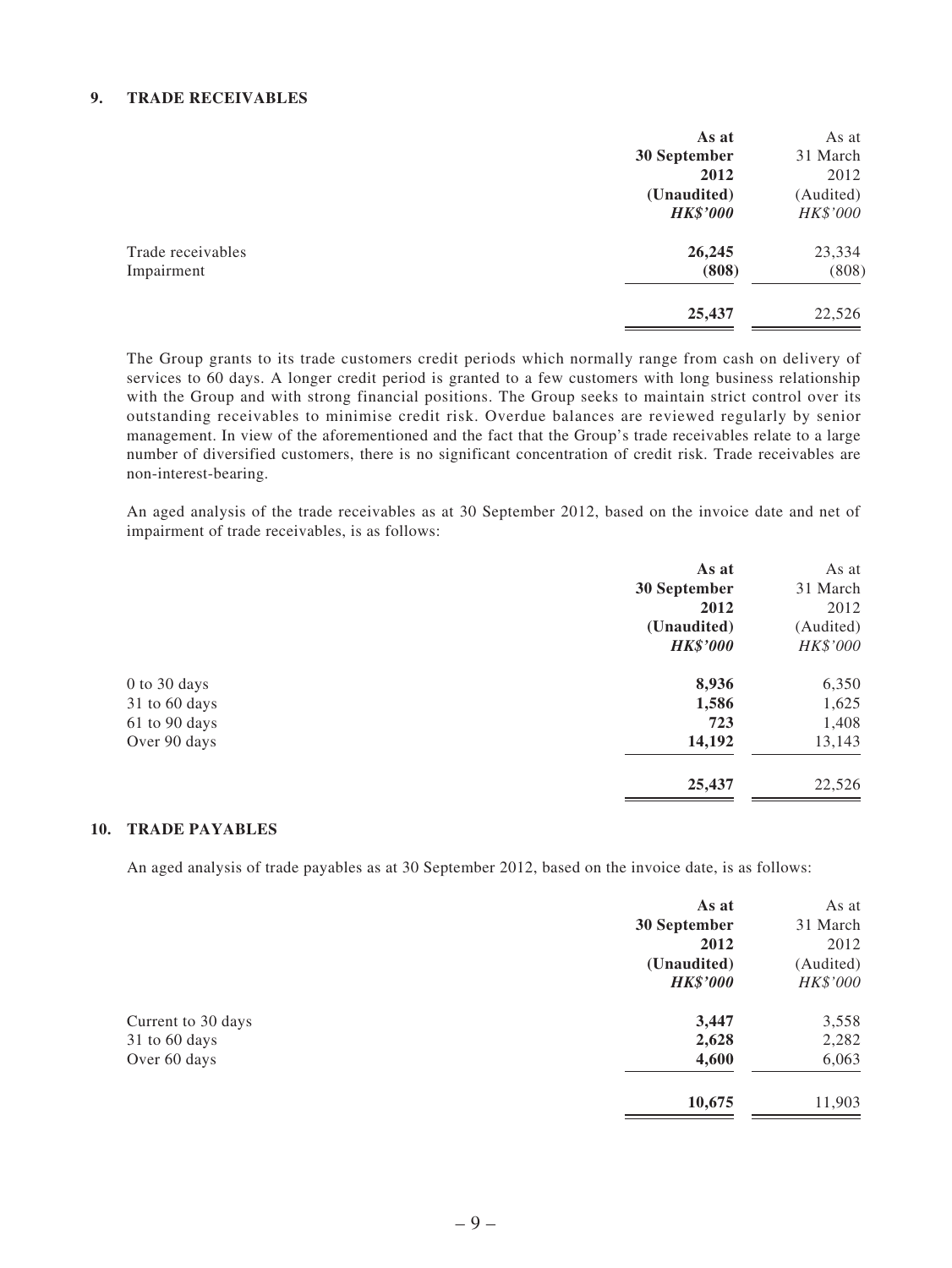#### **11. CONVERTIBLE BONDS**

On 28 March 2008, the Company issued the five-year, 1% convertible bonds with a nominal value of HK\$120,000,000 (the "Bonds") to Tanisca. Interest is payable half yearly in arrears. The Bonds are convertible at any time from the first anniversary of the issue date to the maturity date of 28 March 2013, at the holder's option, into 200,000,000 ordinary shares of the Company at an initial conversion price of HK\$0.6 per share, subject to adjustments in certain events. The Bonds may be redeemed at the option of the Company in whole or in part, upon written confirmation to the bondholder in accordance with the terms of the Bonds, or by the bondholder under certain circumstances. Unless previously redeemed, purchased and cancelled or converted, all the outstanding Bonds will be converted into ordinary shares of the Company on the maturity date.

On 12 June 2008, the Company, by a rights issue, allotted and issued 208,395,600 ordinary shares of HK\$0.01 each at the price HK\$0.5 per share. As a result, the conversion price of the Bonds was adjusted from HK\$0.6 per share to HK\$0.3695 per share, and the number of shares falling to be issued upon full conversion of the Bonds was adjusted from 200,000,000 to 324,763,193 shares.

The fair value of the liability component of the Bonds was estimated at the issuance date using an equivalent market interest rate for a similar bond without a conversion option. The effective interest rate of the Bonds was 10.5% per annum. The residual amount was assigned as the equity component of the Bonds and is included in shareholders' equity.

The Bonds have been split as to the liability and equity components, as follows:

| As at           | As at     |
|-----------------|-----------|
| 30 September    | 31 March  |
| 2012            | 2012      |
| (Unaudited)     | (Audited) |
| <b>HK\$'000</b> | HK\$'000  |
| 120,000         | 120,000   |
| (43, 405)       | (43, 405) |
| (236)           | (236)     |
| 76,359          | 76,359    |
| 43,536          | 37,770    |
| (5, 413)        | (4,813)   |
| 114,482         | 109,316   |
|                 |           |

*\* The direct transaction costs attributable to the equity component of the Bonds amounted to HK\$133,000.*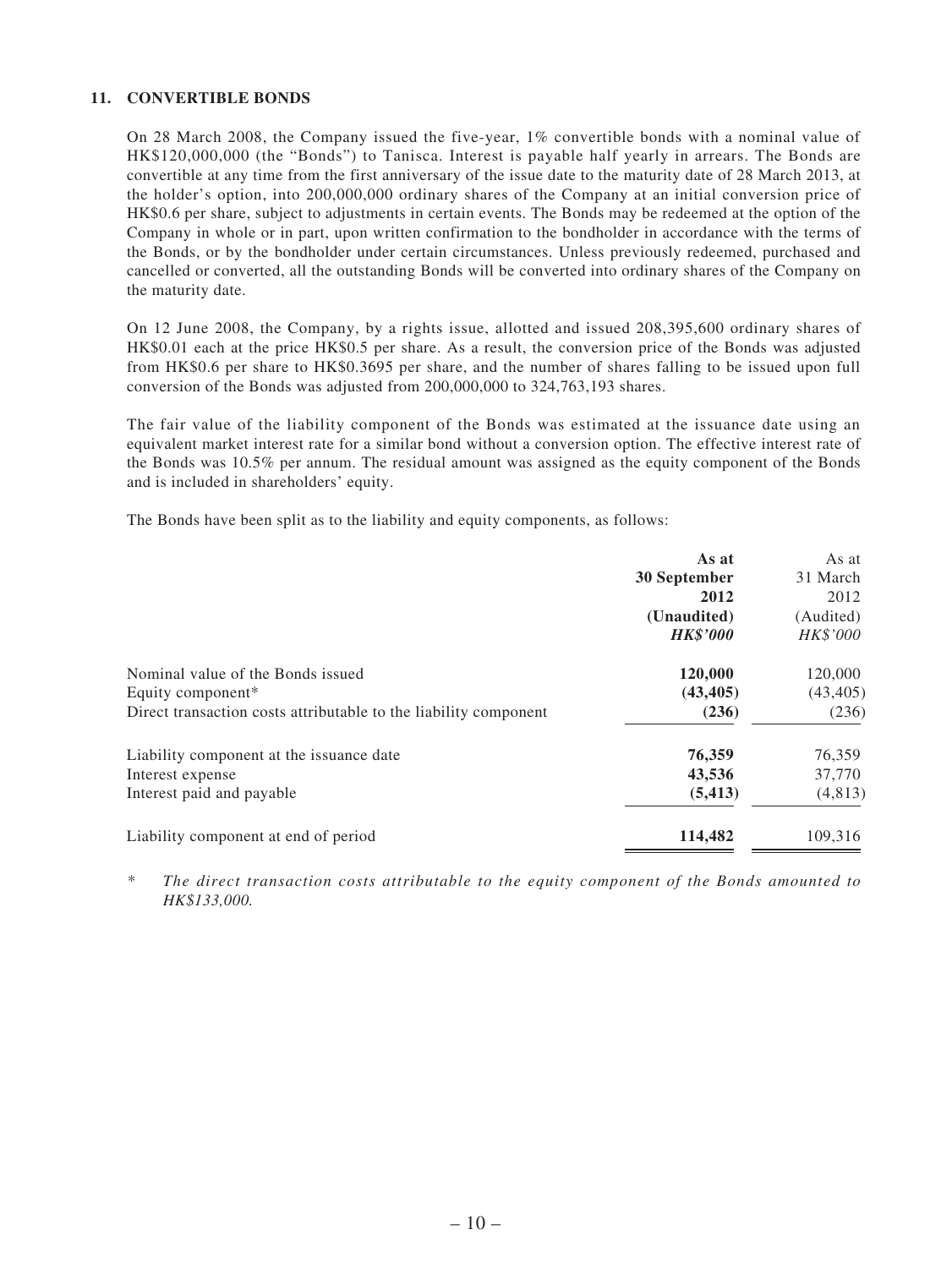### **INTERIM DIVIDEND**

The Board does not propose the payment of an interim dividend for the six months ended 30 September 2012 (2011: Nil).

### **REVIEW OF OPERATION**

For the period ended 30 September 2012, the Group was mainly engaged in the hotel and restaurant operations of the Guangxi Wharton International Hotel Limited\* (廣西沃頓國際大 酒店有限公司) (the "Nanning Hotel") located in Guangxi Province, the PRC. During the period, the Group's revenue from the operation of the Nanning Hotel increased by 11% to HK\$84.5 million (2011: HK\$76.1 million). The increase was mainly attributable to the higher average room rate charged to customers and the improved performance in the restaurant operation of the Nanning Hotel. During the period, the Nanning Hotel reported an average room rate of HK\$769 (2011: HK\$688) and an average occupancy rate of 65% (2011: 66%). Although the Nanning Hotel managed to improve its revenue, the operating costs for the hotel also increased. In particular, the salary and staff related costs, electricity cost and the hotel maintenance expenditure increased significantly. Due to the increases in both the revenue and operating costs, the Group has recorded a gross profit of HK\$36.6 million which is similar to last year's level (2011: HK\$37.0 million). Attributable to the effort of the management by exercising stricter control over the Group's expenses, the Group's profit before tax and profit for the period have increased to HK\$6.0 million (2011: HK\$4.5 million) and HK\$2.9 million (2011: HK\$1.7 million), respectively.

In February 2012, the Group completed the transaction of the formation of Guangxi Pukai Xingye Hotel Investment Limited\* (廣西普凱興業酒店投資有限公司) (the "JV Company"). The JV Company was owned by the Group as to 26.7% of its equity interest and was treated as a jointly-controlled entity of the Group. The JV Company was principally engaged in the investment in and operation of the Beihai Yintan Project No.1\* (北海銀灘一號項目) (the "Yintan Project"), which is a project of one five-star hotel located in the major seashore tourism area of Beihai City, Guangxi Province, the PRC. Currently, the Yintan Project is going through the internal testing and rehearsal stage and it is expected that the business operation of the Yintan Project will formally commence by the first quarter of 2013. For the reporting period, the Group recorded a share of loss of the jointly-controlled entity of approximately HK\$33,000.

As at 30 September 2012, net asset value attributable to owners of the Company increased by 1.4%, amounting to HK\$212.6 million (as at 31 March 2012: HK\$209.6 million).

### **BUSINESS PROSPECT**

Looking ahead, the Group will further focus on the management and development of its core business in the Nanning Hotel with the primary objectives to improve its operation efficiency and to exercise stricter control over its operating costs. Also, according to the "12th Five-Year Plan for National Economic and Social Development\*" (國民經濟和社會發展第十二個五年 規劃綱要) announced by the PRC government, it is the intention and policy of the government to further develop the tourism industry in the western China including Guangxi Province, where the Nanning Hotel is situated. With the strong commitment of the Group's management,

\* *For identification purposes only*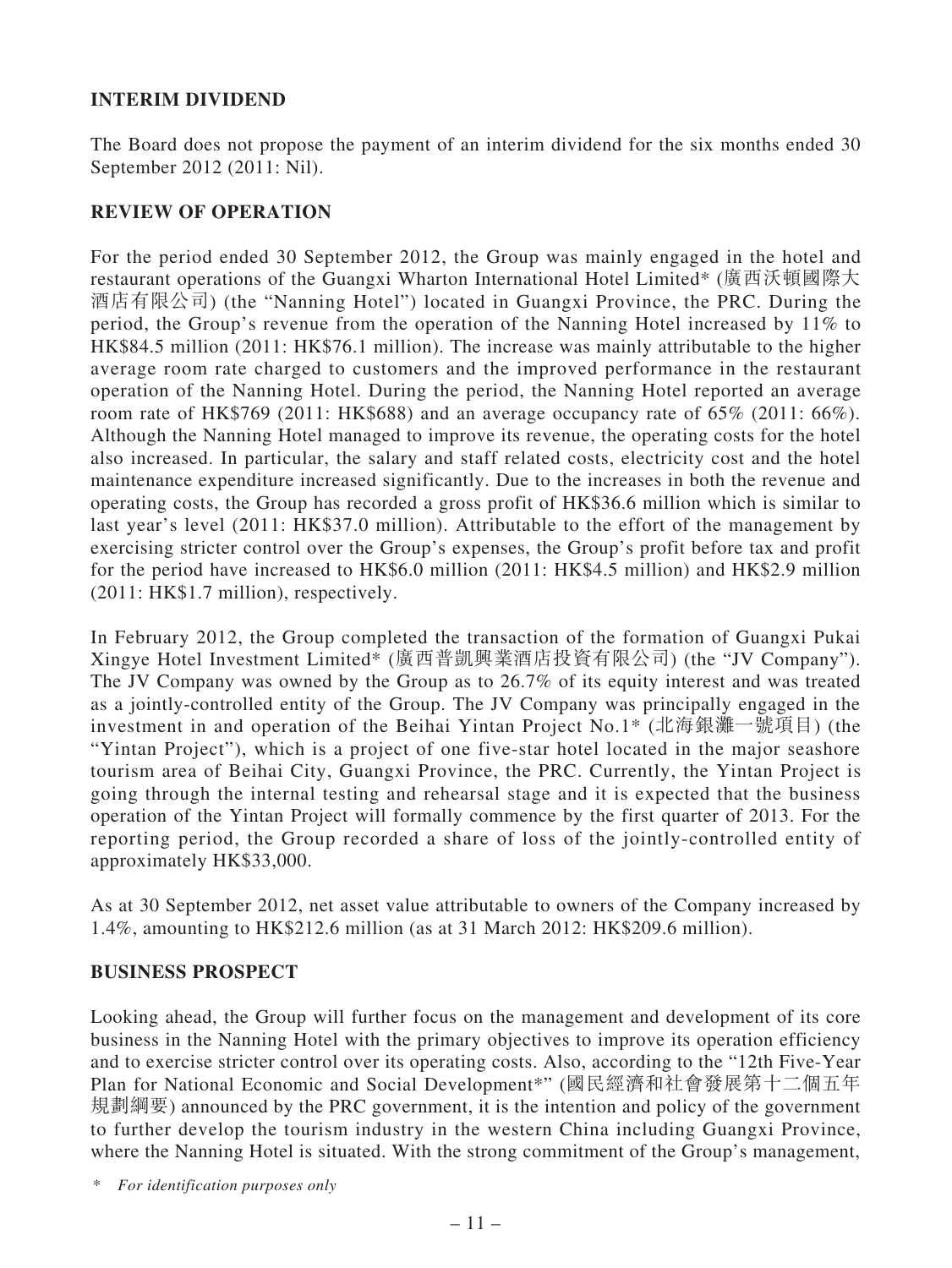the continuous effort and support by the PRC government in promoting the economies of the less developed regions and the rapid development of tourism industry in the second tier cities in the PRC, the Board believes that the Nanning Hotel would contribute positively to the Group's performance in the coming years.

Besides the development of the existing core business in the Nanning Hotel, it has been the intention and strategy of the Group to further diversify and enlarge its hotel investments and portfolio. The Group will continue to explore and evaluate other potential investment opportunities which could bring long-term benefits to the Group and its shareholders. Such intention is evidenced by our investment in the Yintan Project in early 2012. With the excellent hotel quality and attractive location of the Yintan Project, the Board considers that the Yintan Project has a potential to seize the high ranking in the hotel market of Beihai City. The Board believes that the prospect of the Yintan Project will be promising and expects that it will have a positive impact on the Group's future performance.

### **FINANCIAL REVIEW**

### **Liquidity and financial resources**

The Group's cash and bank balances are mostly in Hong Kong dollars and Renminbi. As at 30 September 2012, the Group had unpledged cash and bank deposit balances of approximately HK\$57.6 million (31 March 2012: HK\$64.0 million). As at 30 September 2012, the Group had outstanding bank borrowings of HK\$271.8 million (31 March 2012: HK\$271.8 million). The gearing ratio of the Group which represented the total bank borrowings to the total assets was 40% (31 March 2012: 39%).

### **Treasury and funding policy**

The assets and liabilities of the Group are mainly denominated in Hong Kong dollars and Renminbi. The Group's bank borrowing is on a floating rate at the prime lending rate of the People's Bank of China. Taking into account of the expected cash flows of the Group's operations and cash and investment in marketable securities currently in hand, the Group expects that it will have sufficient working capital for its financial liabilities as they fall due. As the main operation of the Group is in the PRC, the Group has minimal exposure to foreign exchange fluctuation in Renminbi.

### **Pledge of assets**

As at 30 September 2012, the hotel properties held with an aggregate carrying amount of approximately HK\$290.0 million (31 March 2012: HK\$298.0 million) were mortgaged to a bank to secure banking facilities granted to the Group.

### **Employees and remuneration policies**

The Group employed approximately 590 employees as at 30 September 2012 (31 March 2012: 520). Remuneration is determined by reference to market terms and the qualifications and experience of the staff concerned. Salaries are reviewed annually depending on individual merits. The Group also provides other benefits including retirement benefit scheme, medical insurance and educational subsidies to all eligible staff.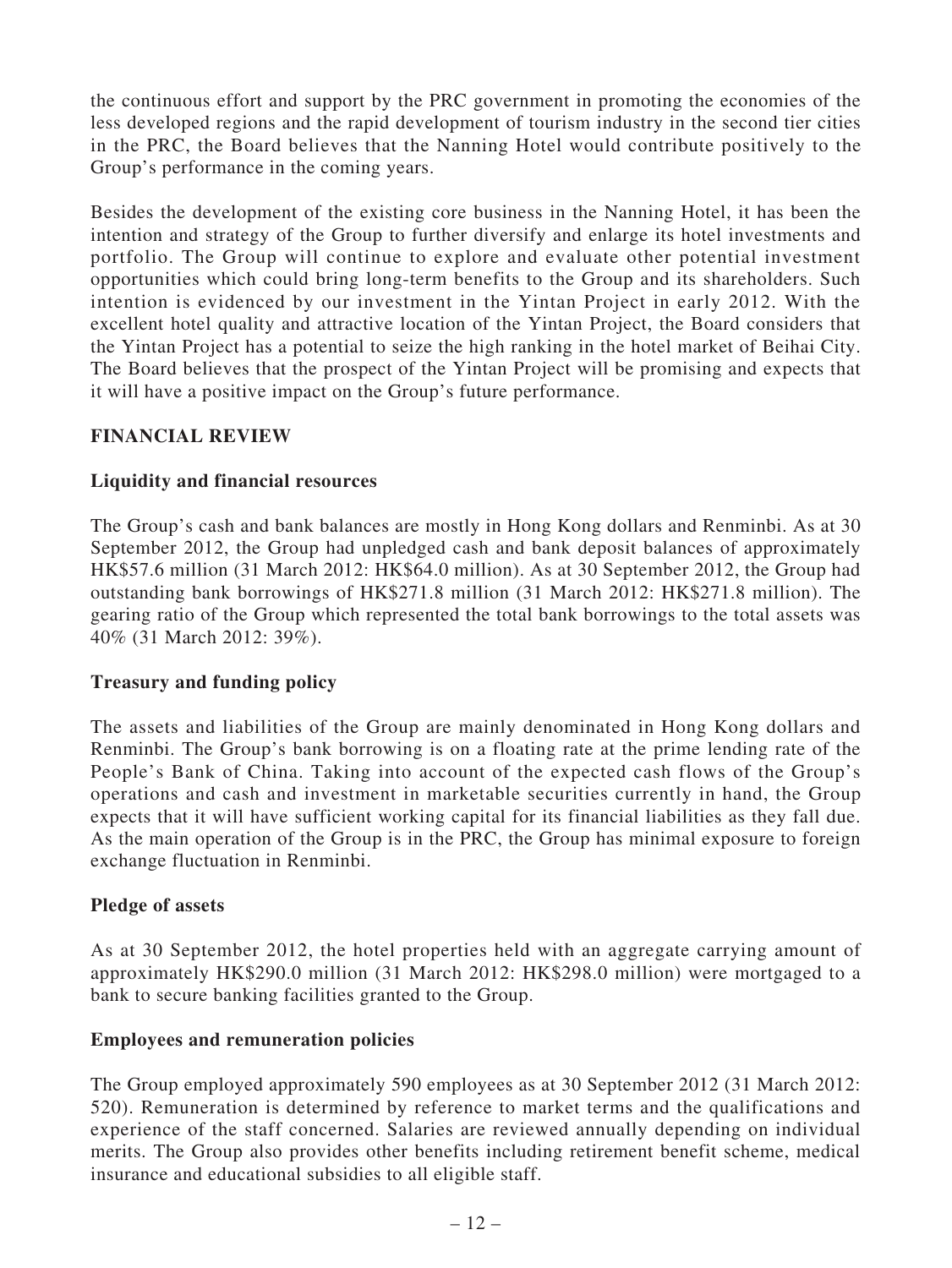### **CORPORATE GOVERNANCE**

### **Directors' securities transactions**

The Company has adopted the Model Code for Securities Transactions by Directors of Listed Issuers (the "Model Code") as set out in Appendix 10 to the Listing Rules. On specific enquiries made, all directors of the Company have confirmed that they have complied with the required standard set out in the Model Code throughout the six months ended 30 September 2012.

### **Compliance with the Corporate Governance Code**

In the opinion of the Board, the Company had complied with the applicable code provisions of the Corporate Governance Code (the "CG Code"), which was revised and renamed with effect from 1 April 2012, as set out in Appendix 14 to the Listing Rules during the interim period, except that:

- 1. CG Code provision A.4.1 stipulates that non-executive directors should be appointed for a specific term and subject to re-election. All the existing non-executive directors of the Company do not have a specific term of appointment but are subject to retirement by rotation and re-election at the Company's annual general meeting in accordance with the Bye-laws of the Company. As such, the Board considers that sufficient measures have been taken to ensure that the Company's corporate governance practices are no less exacting than those in the CG Code.
- 2. CG Code provision A.4.2 stipulates that every director, including those appointed for a specific term, should be subject to retirement by rotation at least once every three years. The Board will ensure the retirement of each director, other than those hold office as Executive Chairman or Managing Director, by rotation at least once every three years in order to comply with the CG Code. The Board presently considers that the continuity of office of the Executive Chairman and the Managing Director provides the Group a strong and consistent leadership and is of great importance to the smooth operations of the Group. As a result, the Board concurred that the Executive Chairman and the Managing Director need not be subject to retirement by rotation.
- 3. CG Code provision E.1.2 stipulates that the chairman of the Board should attend the annual general meeting of the Company. The chairman did not attend the 2012 annual general meeting due to other business engagement. Another director of the Company had chaired the 2012 annual general meeting and answered questions from the shareholders together with chairman/member/duly appointed delegate of the Audit Committee, the remuneration committee and the nomination committee of the Company. In the opinion of the directors, the Company had provided a useful, effective and convenient forum for shareholders to exchange views with the Board and with each other, and had served the same purpose as laid down by CG Code.